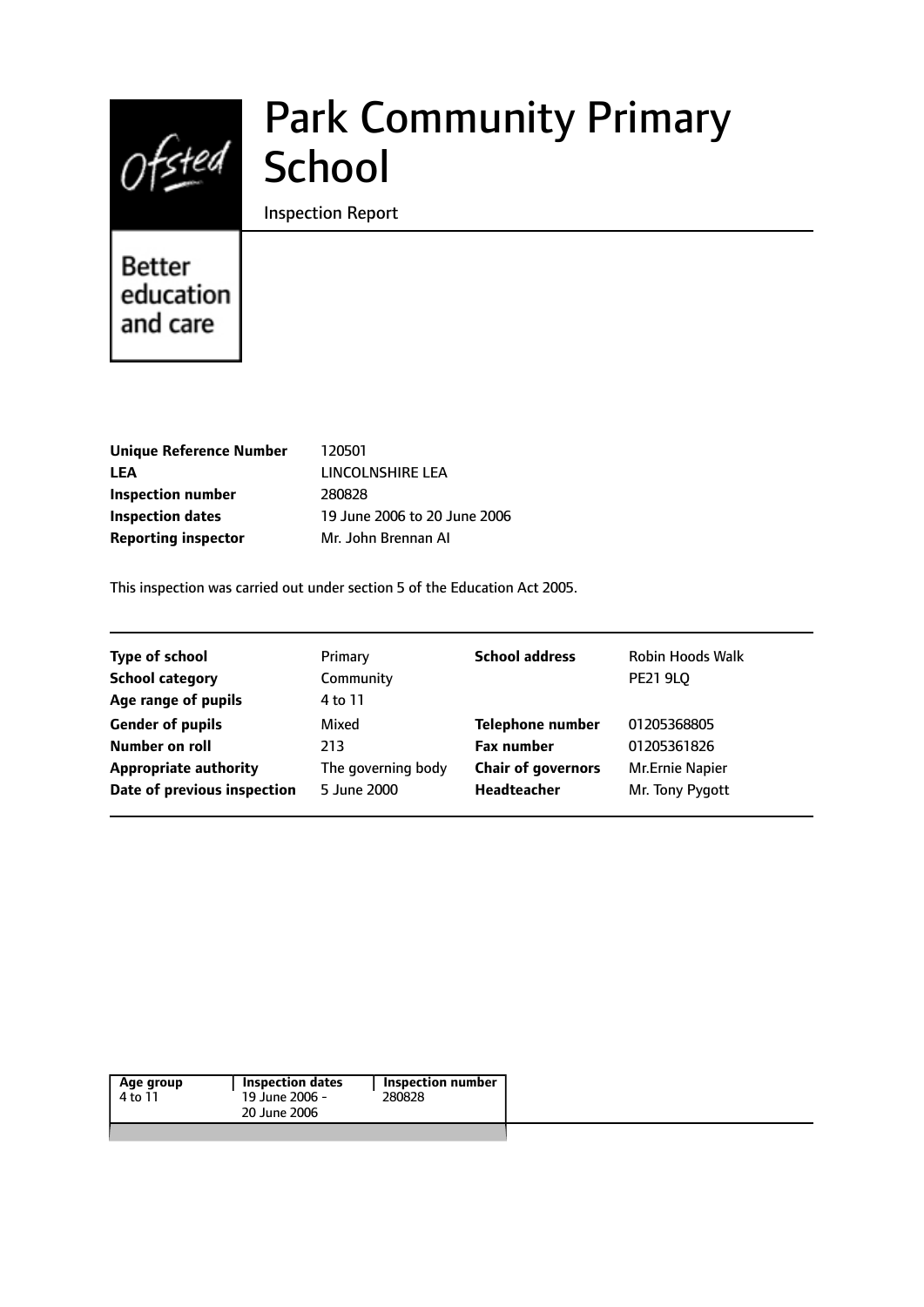© Crown copyright 2006

#### Website: www.ofsted.gov.uk

This document may be reproduced in whole or in part for non-commercial educational purposes, provided that the information quoted is reproduced without adaptation and the source and date of publication are stated.

Further copies of this report are obtainable from the school. Under the Education Act 2005, the school must provide a copy of this report free of charge to certain categories of people. A charge not exceeding the full cost of reproduction may be made for any other copies supplied.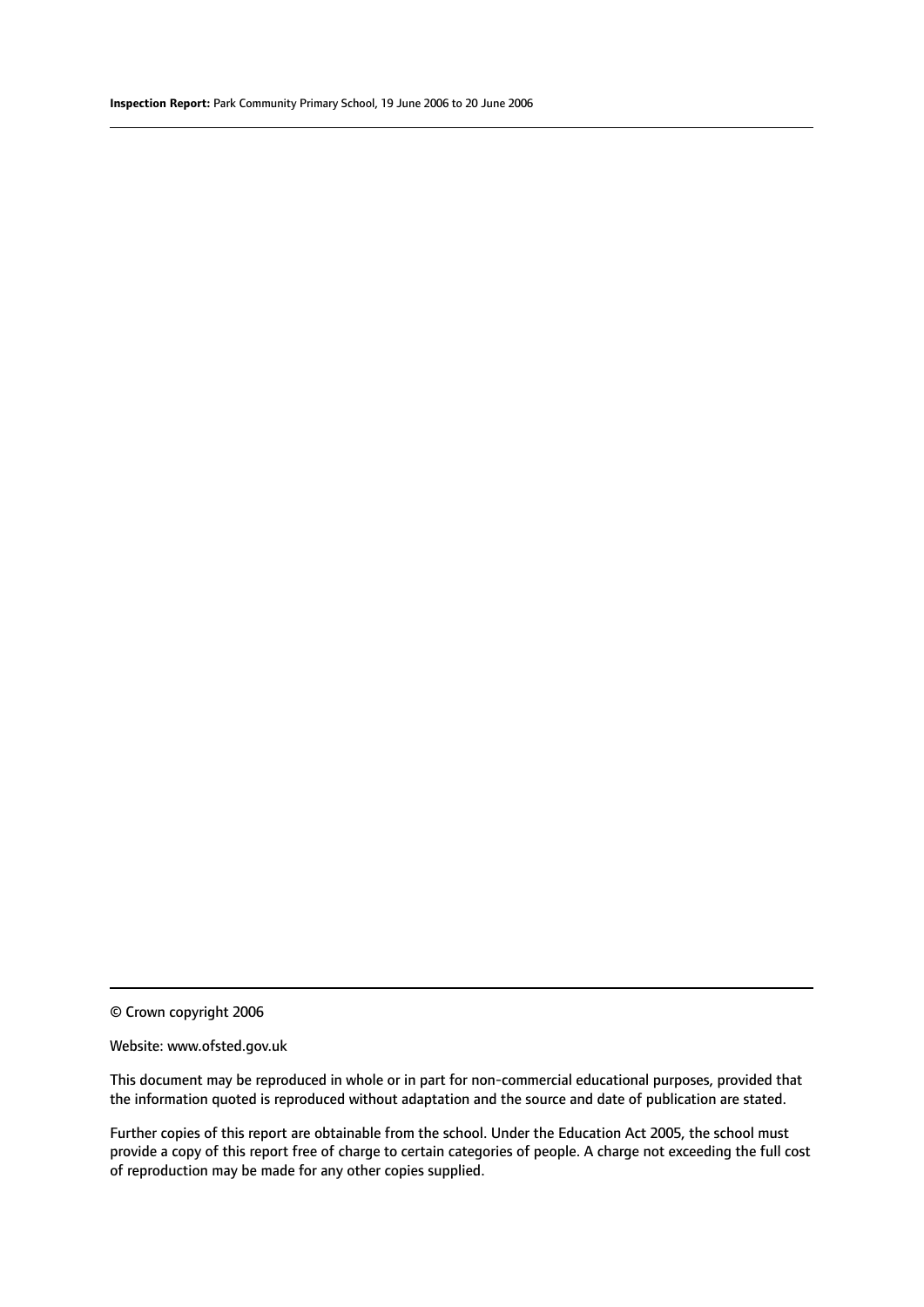# **Introduction**

The inspection was carried out by two Additional Inspectors.

# **Description of the school**

Pupils who attend this averaged sized school come from a wide range of socio-economic backgrounds. Children's abilities on entry to school are a little below the average. The percentage of pupils entitled to free school meals is broadly average but is increasing. In recent times there has been a significant increase in migrant families joining the school, mainly from Europe. The number of pupils joining school other than at the usual times has risen and is such that mobility rates are now above average. The percentage of pupils at the early stages of learning English is also above average. The percentage of pupils with learning difficulties and other disabilities is a little above average. A significant proportion of these pupils has emotional and behavioural needs. There has been a high turnover of staff in recent times.

# **Key for inspection grades**

| Grade 1 | Outstanding  |
|---------|--------------|
| Grade 2 | Good         |
| Grade 3 | Satisfactory |
| Grade 4 | Inadequate   |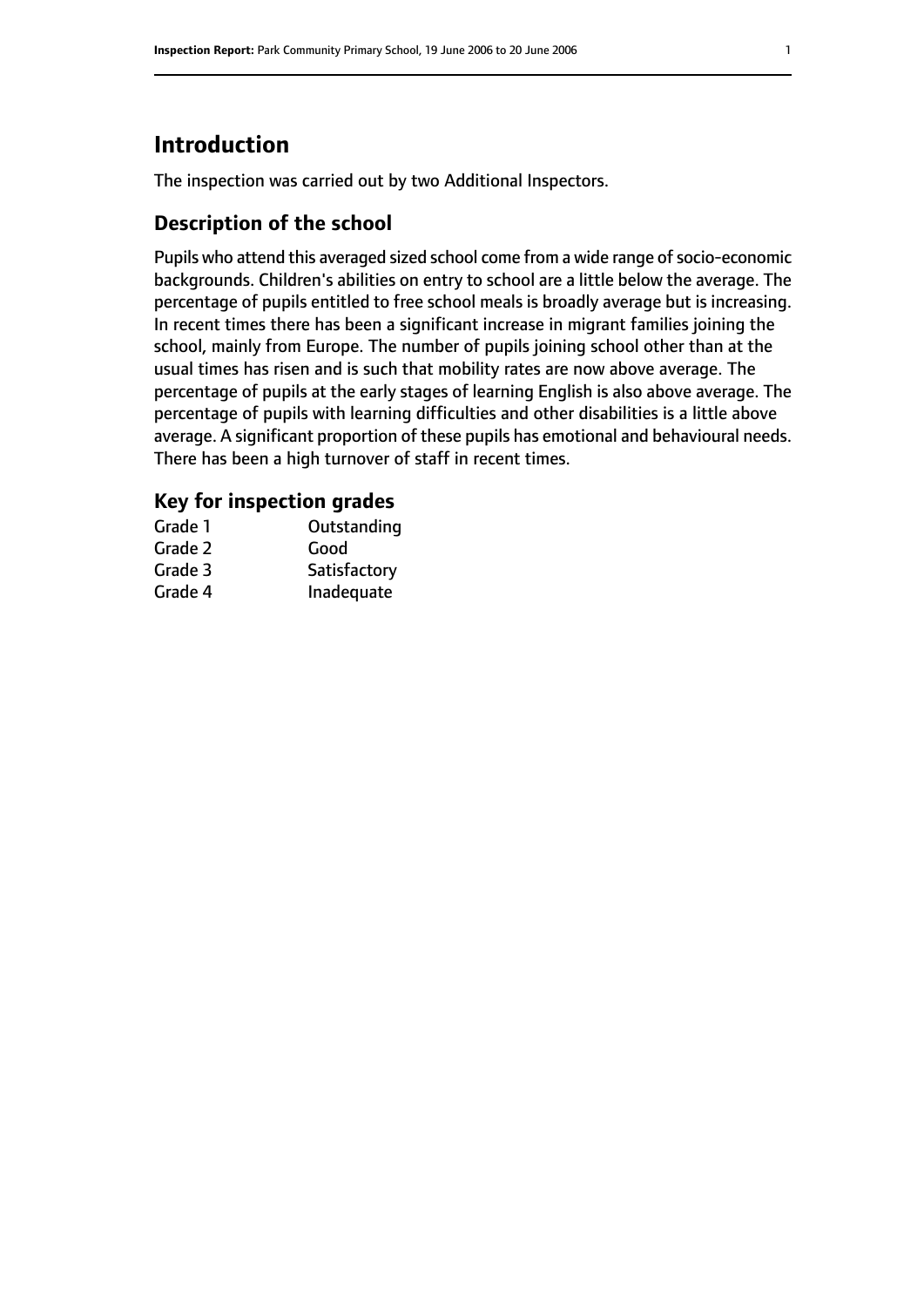# **Overall effectiveness of the school**

#### **Grade: 4**

In accordance with section 13 (3) of the Education Act 2005, Her Majesty's Chief Inspector is of the opinion that this school requires significant improvement, because it is performing significantly less well than in all the circumstances it could reasonably be expected to perform. The school is therefore given a Notice to Improve. Significant improvement is required in relation to teaching and in learning and in the achievement of pupils in Years 3 and 4 and in mathematics. The school is honest in its appraisal that pupils have not been achieving well enough but judges itself as a satisfactory school. However, inspectors judge this to be an ineffective school that is currently not giving satisfactory value for money. Some long term weaknesses, for example in the behaviour of pupils and low standards in English, have been dealt with well. The school is targeting the right areas and is improving. The school has demonstrated the capacity to improve. There is effective provision for the infants, but success is proving more elusive in the juniors. Provision in the Foundation Stage is good. Children in Reception are well taught and achieve well to reach expected standards. Teaching is also good in Years 1 and 2 where standards are a little above average. Pupils in the juniors and especially in Years 3 and 4, underachieve because teaching is still not strong enough. By the time pupils leave the school, standards are broadly average but pupils have not made the progress of which they are capable, especially in mathematics. Some areas of the school are well led, notably in the infants, in literacy and in providing for pupils who have behavioural needs. However, the composition of the leadership team is not well thought out and leadership of the juniors and of numeracy has not been settled or vigorous enough. Whilst most parents are satisfied with the school, a substantial minority raise concerns. They have legitimate cause for concern over the way the school communicates and consults with them. Parents were also concerned about behaviour. Exclusions have been high in the past but thanks to the hard work of the behaviour team they have declined noticeably. Attitudes and behaviour have improved and are satisfactory overall. The school has responded positively to the increase in pupils from differing backgrounds. They make a good start to school. The curriculum and standards of care are satisfactory. Swift help is given to pupils in need of extra help because long standing problems with assessment have been solved.

#### **What the school should do to improve further**

- Urgently improve the quality of teaching and learning and increase the rate of pupils' progress in the juniors, especially in Years 3 and 4 and in mathematics. - Improve the composition of the leadership team and the effectiveness of leadership in the juniors and for numeracy. - Consult more widely with parents and communicate with them more effectively.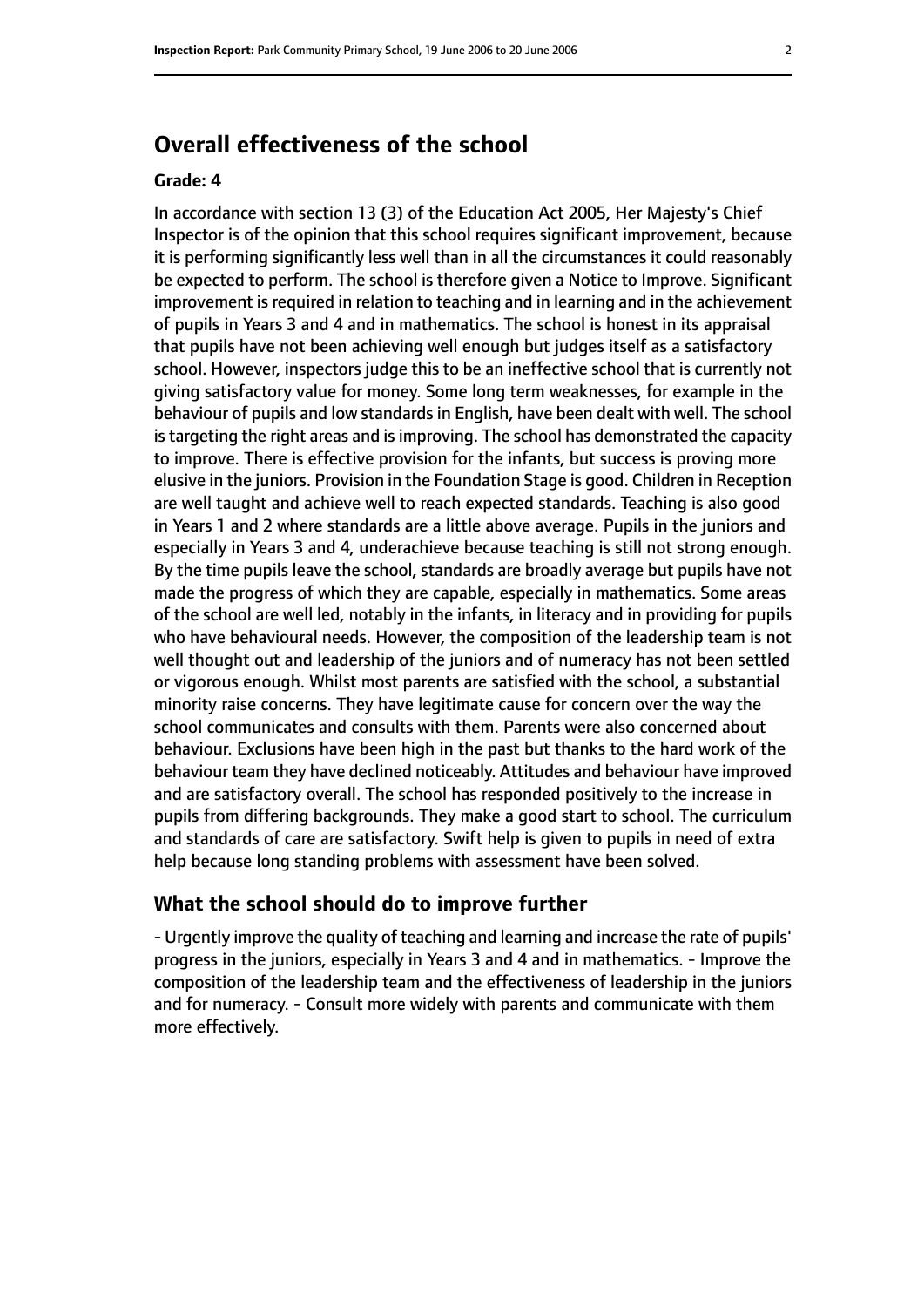# **Achievement and standards**

#### **Grade: 4**

Standards are about average in English and science and are below average in mathematics. Although standards are average, achievement is inadequate, a point the school notes for itself. Pupils are not as academically prepared as they might be for the next stage of their education. This is because pupils in the juniors do not make good enough progress to attain the standards of which they are capable. Children in Reception are well taught and make good progress to reach expected standards by the time they start Year 1. Teaching continues to be good through Years 1 and 2 because the leader for this part of the school galvanises the efforts of staff and expects a lot from pupils. Standards have risen and last year were just above average overall and solidly above average in writing. Frequent changes to staffing and weaker leadership in the juniors mean pupil progress is not maintained. The trend of results in Year 6 is variable but underachievement is a constant feature. There is too little good teaching and it is too weak in Years 3 and 4 to secure adequate progress. This is confirmed by the school's own data. There are some improvements with the school now meeting its challenging targets for English; the subject is well taught in Years 5 and 6. However, the school is falling well short of its targets in mathematics. From a low base, standards in science have improved year-on-year and are now average because a subject specialist teaches and plans the work for several year groups. Good initial support means that pupils who are at the early stages of learning English make rapid progress when they first join the school. However, as they become more fluent, and subject to the same variable quality of provision as their peers, achievement mirrors the uneven pattern found elsewhere. Pupils who have learning difficulties and disabilities receive appropriate support in class and make satisfactory progress.

#### **Personal development and well-being**

#### **Grade: 3**

Pupils' personal development is satisfactory. A growing number of pupils enjoy school. Attendance rates, whilst still below average, are rising. Behaviour is satisfactory. The number of exclusions has dropped sharply because of effective alternatives such as sensitive personal counselling for pupils. Pupils, particularly those in Years 5 and 6, benefit from the numerous opportunities they are given for leadership. The school council however, does not meet regularly enough for pupils to exercise a strong voice in the school. Pupils' roles in befriending unsettled pupils at the 'friendship stop' demonstrate their continuing social and moral development. Pupils from different backgrounds get on well with each other, but the school is yet to make best use of the growing ethnic diversity of the school to foster a deep understanding of the cultures of others. Pupils say they feel safe in school and that bullying issues are dealt with quickly and thoroughly. They understand the need for healthy lifestyles and are now offered more healthy eating options as well as regular exercise. The pupils like playtimes, especially when the play equipment is available; however, this is not always the case. Pupils' spiritual development is satisfactory and is aided by increased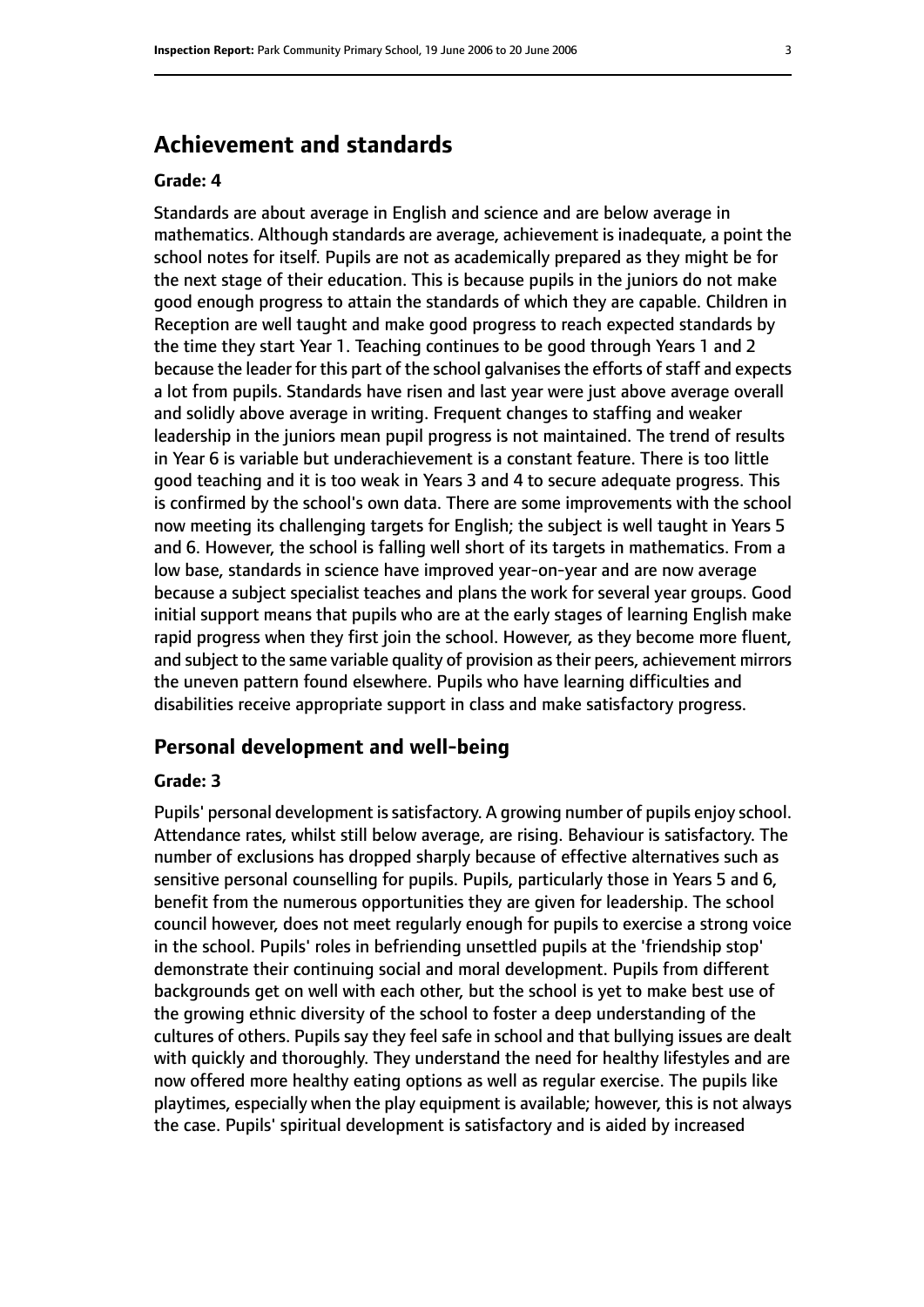opportunities for pupils to be reflective in writing and to consider their own personal qualities and how they might improve as people.

# **Quality of provision**

# **Teaching and learning**

# **Grade: 4**

Teaching and learning are inadequate overall. Teaching is good and sometimes outstanding in the Foundation Stage and in Years 1 and 2, but there is too little good teaching in the juniors and there is some inadequate teaching in Years 3 and 4. Improved assessment helps teachers identify the next steps in learning. These are set out clearly in planning in a way that gives a sense of purpose to teaching. However, in too many lessons in the juniors, work set is often too hard for some pupils and too easy for others. In the infants, teachers understand pupils' needs and are adept at weaving key targets into engaging tasks suited to pupils of all abilities; they are therefore able to set work that is challenging and interesting. Pupils in Year 2 worked with enthusiasm in a lesson creating graphs of their favourite ice creams. Tasks are often more mundane in the juniors. Too much of what pupils do in mathematics in Year 3; for example, consists of routine worksheets. This results in some shoddy work. When asked to write with purpose and invention, as is the case in the upper juniors, pupils respond with enthusiasm and care. Whilst pupils through the school know key targets, marking does not consistently encourage them in their efforts to meet them. Pupils in Year 2 are strongly encouraged to think and explain and, as all are engaged, they set about work confidently. Sharp questioning encourages this process. In some lessons in the juniors, teachers talk for too long and pupils become sluggish. Subsequent work is not always understood or completed well enough. Teaching assistants also have too little to do when teachers talk for too long, their lack of productivity contrasting with the energetic and valued help they give pupils during group work.

# **Curriculum and other activities**

#### **Grade: 3**

The curriculum is satisfactory. Suitable emphasis is given to English, mathematics and ICT. Children in Reception and those in Year 1, who are taught alongside them, benefit from a lively curriculum that achieves a good balance between child and adult led activities. Themes in subjects such as history are often taught to more than one year group, but insufficient thought is given to making the work harder from one year to the next. Work; for example, in history and geography in Years 3 and 4, is often short of interest, does not build from one year to the next and does too little to foster the development of key skills. The curriculum for pupils' personal development is thorough and, in a forward looking move, now includes aspects of emotional health. The use of a specialist teacher for art is working well and has lifted the quality of work. Pupils go on a satisfactory range of trips and have access to a good range of clubs.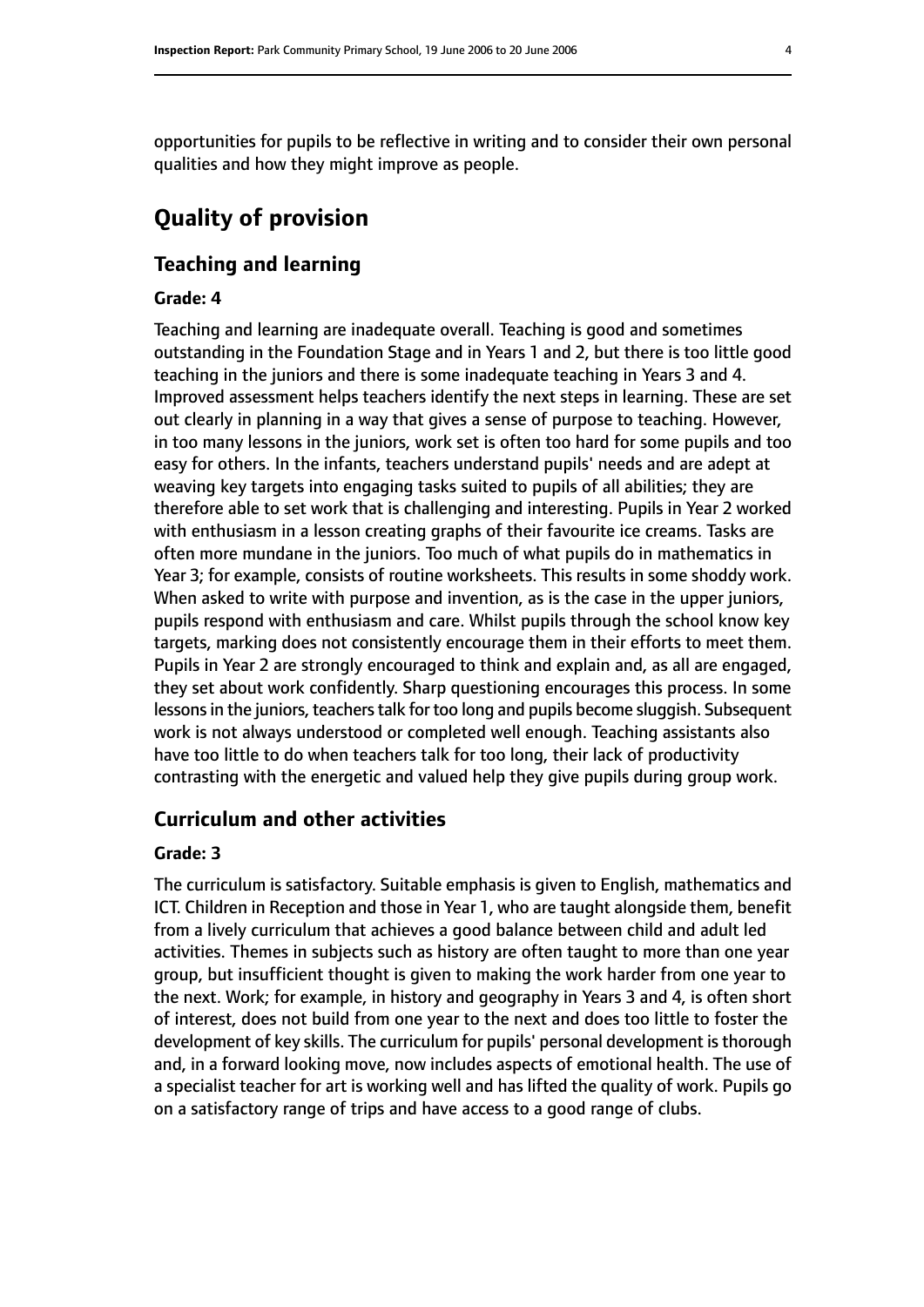### **Care, guidance and support**

#### **Grade: 3**

Standards of care are satisfactory. Health and safety procedures are in place but up-to-date training in child protection is incomplete. The daily care shown to pupils is generally good, routines have been tightened steadily but leadership in this area needs to be more proactive. Staff swiftly identify pupils who have particular needs. However, help for pupils who have learning needs is not as prevalent as it is for those who need it for behaviour. The highly effective behaviour team helps pupils overcome a range of difficulties so that they are able to learn. This includes a sensitive preparation for secondary school, which includes simulating different situations pupils may face.

### **Leadership and management**

#### **Grade: 3**

Leadership, management and governance are satisfactory. Many of the shortcomings noted in a review of the school that took place shortly after the headteacher was appointed some three years ago have been overcome. The school's self-evaluation accurately identifies the main areas of weakness and the reasons for them. Improvement plans are clear but the ability of staff to implement them is still too variable. Some areas of the school are well led. The literacy coordinator has been influential in improving standards in writing but efforts to improve numeracy have not been as widespread or as successful because leadership has changed hands too often. The school's involvement in an intensive support programme from the local authority means that pupils' progress is now more closely tracked, gaps in learning are identified and extra help is more swiftly given. However, weaknesses are still to be found in the composition and the workings of the leadership team. Some team members, notably the senior leader for the infants, have a good grip on teaching and learning. High expectations are set for staff and pupils and a good sense of common purpose generated. In addition the behaviour team has taken very effective steps to improve behaviour and attendance. However, along with the leader for pupils who have learning needs, the 'voice' of the behaviour team is not a strong part of the leadership team. This means that, although leadership for pupils who have particular needs is good, leaders often work in isolation. This makes it difficult to generate a strong sense of team throughout the school. The school has found it hard to appoint a leader for the juniors and not enough has been done by the headteacher to ensure that this area of the school works well enough through a period of staffing instability. Monitoring in the juniors has not been effective in ensuring consistency of practice and, although there are signs of improvement in Years 5 and 6 in particular, change has been slow to take place. Although the school enjoys the confidence of most parents, a sizable proportion rightly express concerns about how the school consults with them and of the mixed use of homework diaries. Governors are aware of the views of parents but are yet to act on them. Governors are supportive of the school, have a realistic view of how well it is doing and are now holding the school to account for its performance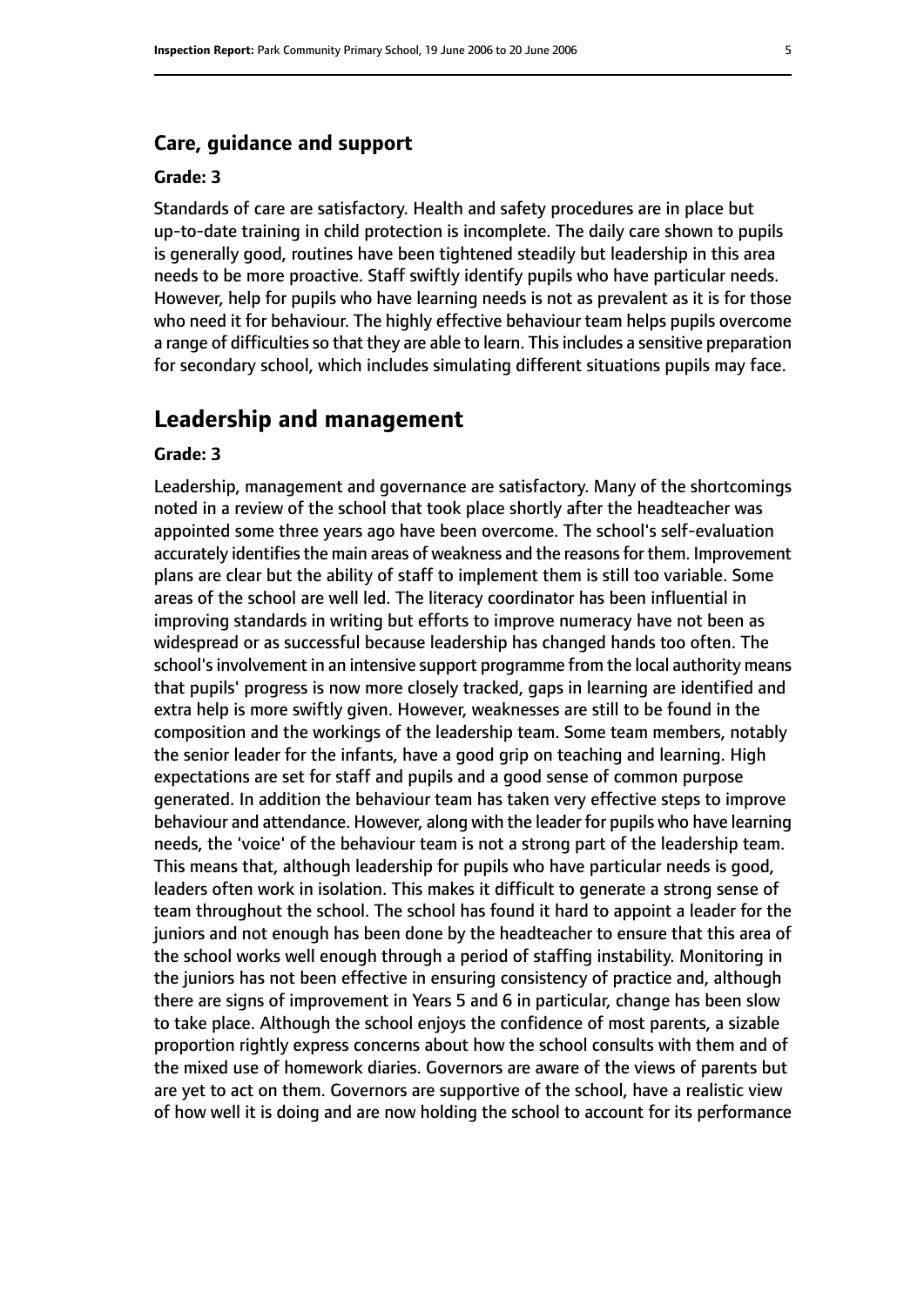**Any complaints about the inspection or the report should be made following the procedures set out inthe guidance 'Complaints about school inspection', whichis available from Ofsted's website: www.ofsted.gov.uk.**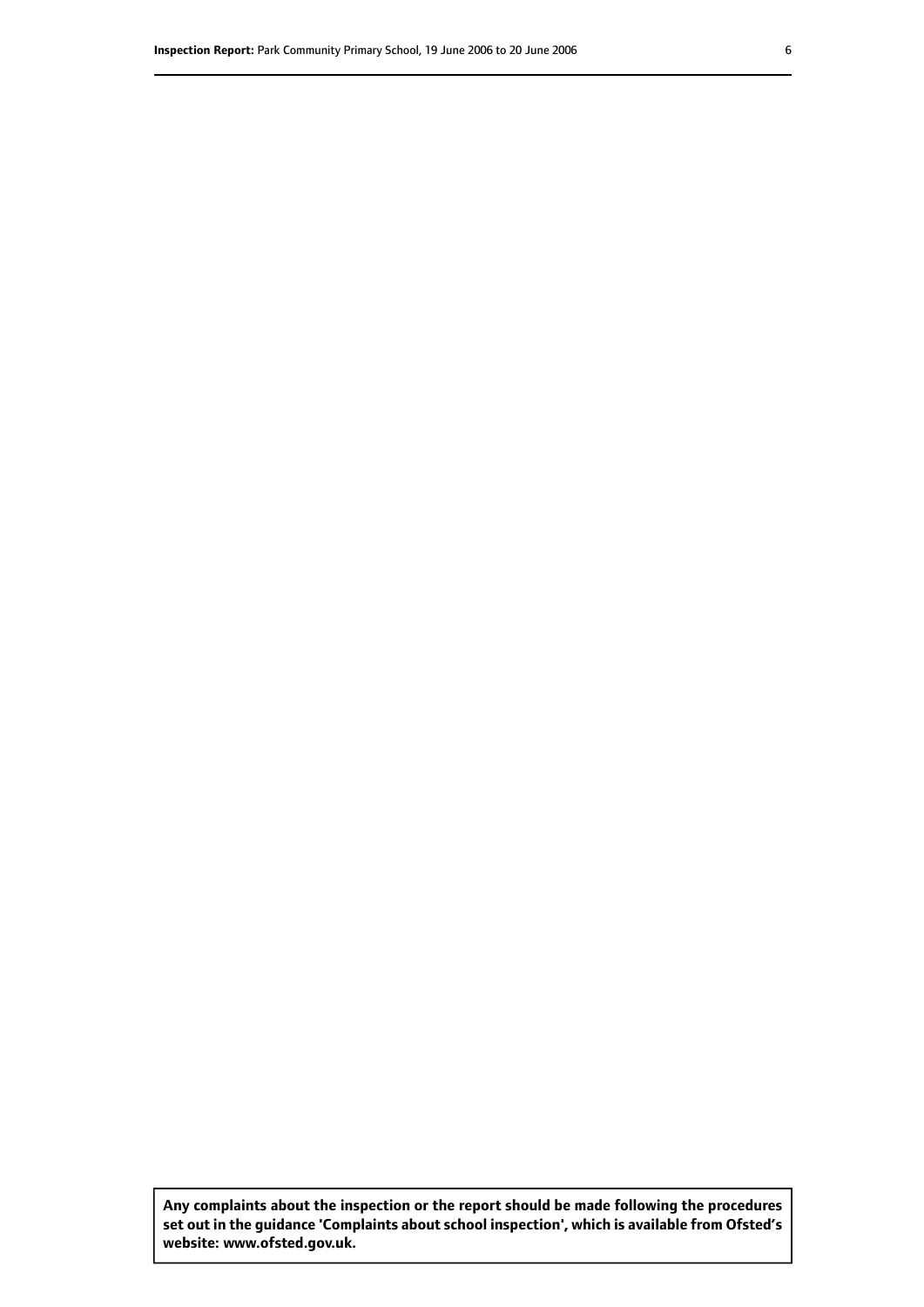# **Inspection judgements**

| Key to judgements: grade 1 is outstanding, grade 2 good, grade 3 | <b>School</b>  | $16-19$ |
|------------------------------------------------------------------|----------------|---------|
| satisfactory, and grade 4 inadequate                             | <b>Overall</b> |         |

#### **Overall effectiveness**

| How effective, efficient and inclusive is the provision of education,<br>integrated care and any extended services in meeting the needs of<br>learners? | 4   | <b>NA</b> |
|---------------------------------------------------------------------------------------------------------------------------------------------------------|-----|-----------|
| How well does the school work in partnership with others to promote<br>learners' well-being?                                                            |     | ΝA        |
| The quality and standards in foundation stage                                                                                                           |     | <b>NA</b> |
| The effectiveness of the school's self-evaluation                                                                                                       |     | ΝA        |
| The capacity to make any necessary improvements                                                                                                         | Yes | ΝA        |
| Effective steps have been taken to promote improvement since the last<br>inspection                                                                     | No  | ΝA        |

#### **Achievement and standards**

| How well do learners achieve?                                                                               | NА        |
|-------------------------------------------------------------------------------------------------------------|-----------|
| The standards <sup>1</sup> reached by learners                                                              | NА        |
| How well learners make progress, taking account of any significant variations<br>between groups of learners | <b>NA</b> |
| How well learners with learning difficulties and disabilities make progress                                 | <b>NA</b> |

### **Personal development and well-being**

| How good is the overall personal development and well-being of the<br>learners?                                  |   | ΝA        |
|------------------------------------------------------------------------------------------------------------------|---|-----------|
| The extent of learners' spiritual, moral, social and cultural development                                        |   | <b>NA</b> |
| The behaviour of learners                                                                                        |   | <b>NA</b> |
| The attendance of learners                                                                                       |   | <b>NA</b> |
| How well learners enjoy their education                                                                          |   | <b>NA</b> |
| The extent to which learners adopt safe practices                                                                |   | <b>NA</b> |
| The extent to which learners adopt healthy lifestyles                                                            |   | <b>NA</b> |
| The extent to which learners make a positive contribution to the community                                       |   | <b>NA</b> |
| How well learners develop workplace and other skills that will contribute to<br>their future economic well-being | 4 | <b>NA</b> |

# **The quality of provision**

| How effective are teaching and learning in meeting the full range of<br>the learners' needs?          | ΝA |
|-------------------------------------------------------------------------------------------------------|----|
| How well do the curriculum and other activities meet the range of<br>needs and interests of learners? | ΝA |
| How well are learners cared for, guided and supported?                                                | NА |

 $^1$  Grade 1 - Exceptionally and consistently high; Grade 2 - Generally above average with none significantly below average; Grade 3 - Broadly average; Grade 4 - Exceptionally low.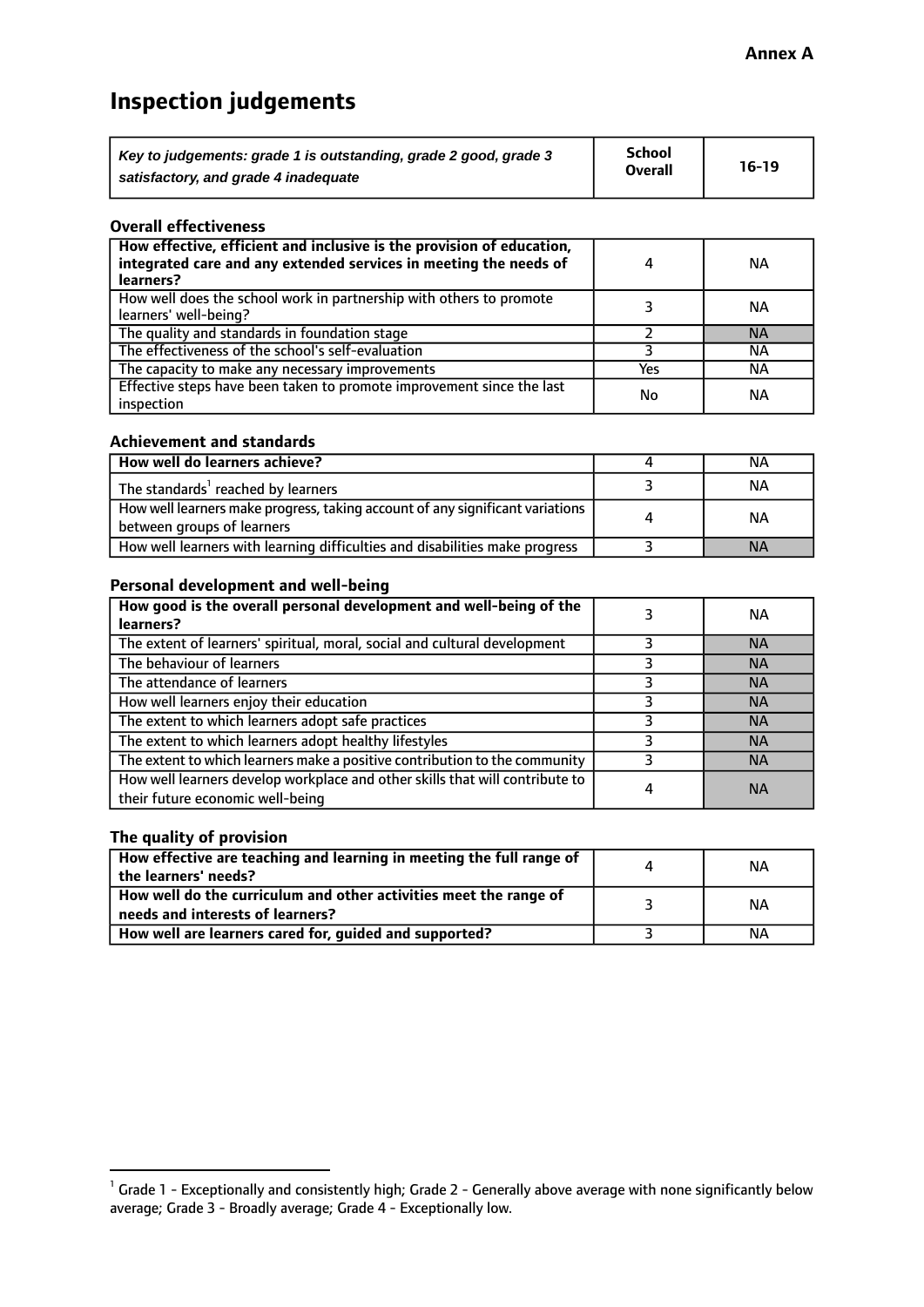# **Leadership and management**

| How effective are leadership and management in raising achievement<br>and supporting all learners?                                              |     | NA.       |
|-------------------------------------------------------------------------------------------------------------------------------------------------|-----|-----------|
| How effectively leaders and managers at all levels set clear direction leading<br>to improvement and promote high quality of care and education |     | <b>NA</b> |
| How effectively performance is monitored, evaluated and improved to meet<br>challenging targets, through quality assurance and self-review      |     | <b>NA</b> |
| How well equality of opportunity is promoted and discrimination tackled so<br>that all learners achieve as well as they can                     |     | <b>NA</b> |
| How effectively and efficiently resources are deployed to achieve value for<br>money                                                            |     | <b>NA</b> |
| The extent to which governors and other supervisory boards discharge their<br>responsibilities                                                  |     | <b>NA</b> |
| The adequacy and suitability of staff to ensure that learners are protected                                                                     | Yes | <b>NA</b> |

| The extent to which schools enable learners to be healthy                                     |            |
|-----------------------------------------------------------------------------------------------|------------|
| Learners are encouraged and enabled to eat and drink healthily                                | Yes        |
| Learners are encouraged and enabled to take regular exercise                                  | <b>Yes</b> |
| Learners are discouraged from smoking and substance abuse                                     | Yes        |
| Learners are educated about sexual health                                                     | Yes        |
| The extent to which providers ensure that learners stay safe                                  |            |
| Procedures for safequarding learners meet current government requirements                     | Yes        |
| Risk assessment procedures and related staff training are in place                            | No         |
| Action is taken to reduce anti-social behaviour, such as bullying and racism                  | <b>Yes</b> |
| Learners are taught about key risks and how to deal with them                                 | Yes        |
| The extent to which learners make a positive contribution                                     |            |
| Learners are helped to develop stable, positive relationships                                 | Yes        |
| Learners, individually and collectively, participate in making decisions that affect them     | Yes        |
| Learners are encouraged to initiate, participate in and manage activities in school and the   | <b>Yes</b> |
| wider community                                                                               |            |
| The extent to which schools enable learners to achieve economic well-being                    |            |
| There is provision to promote learners' basic skills                                          | Yes        |
| Learners have opportunities to develop enterprise skills and work in teams                    | Yes        |
| Careers education and guidance is provided to all learners in key stage 3 and 4 and the sixth | <b>NA</b>  |
| form                                                                                          |            |
| Education for all learners aged 14-19 provides an understanding of employment and the         | NА         |
| economy                                                                                       |            |